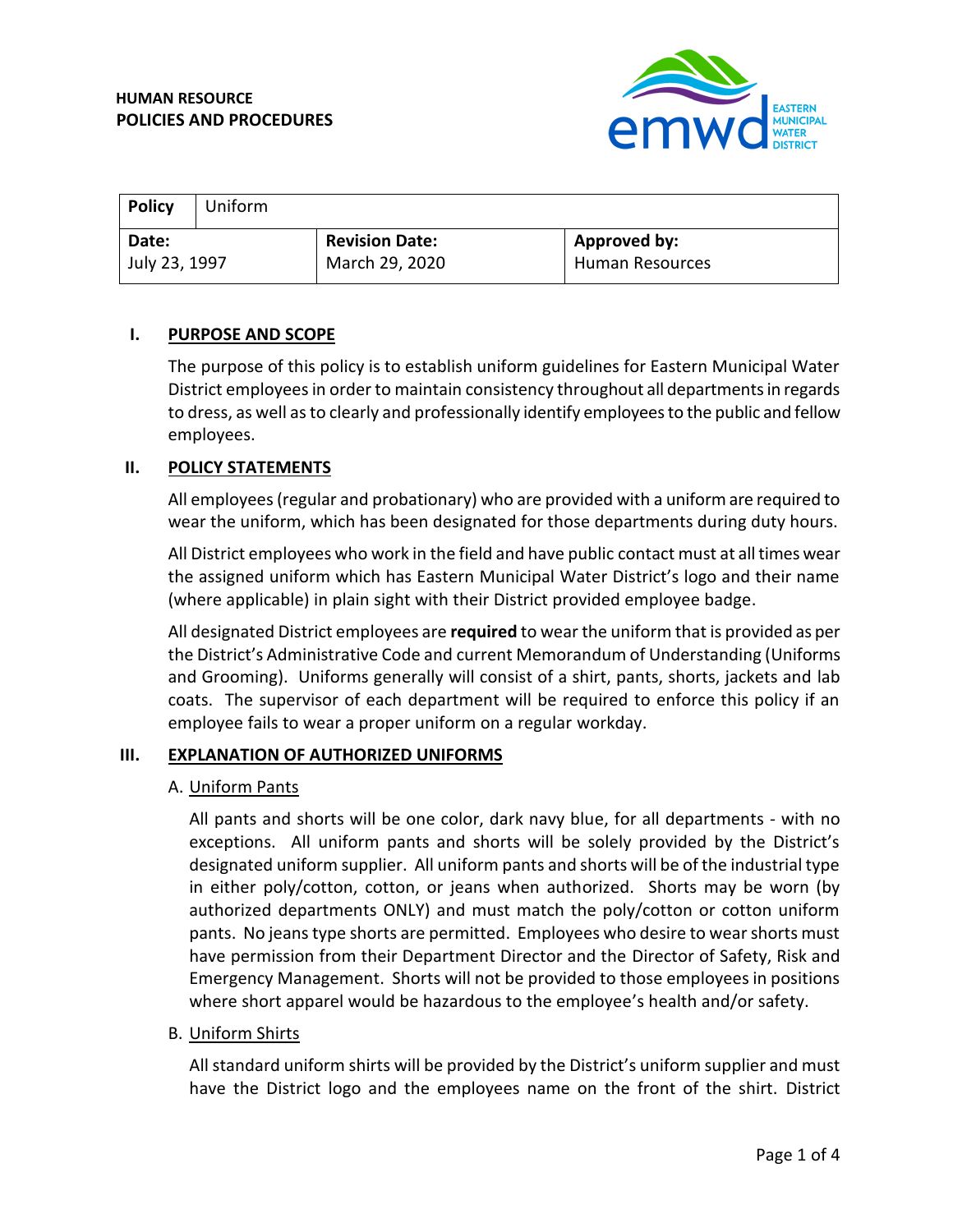provided polo or t-shirts issued to eligible employees may be offered for wear without the employee name.

# **IV. LAUNDERING SERVICE**

Any staff with the potential for exposure to pathogens, as determined by the department head or required by regulations must have uniforms laundered by the District's provided uniform laundering service.

Employees wearing District provided uniforms who work in the following areas are required to use the District provided uniform laundering service:

- Maintenance/Collections
- Maintenance/Lift Stations
- Laboratory
- Source Control
- Regional Water Reclamation
- Flame-retardant uniforms
- Any other specialized uniform

Employees wearing District provided uniforms who work in the following areas may choose whether or not to utilize the District provided uniform laundering service:

- Fleet services
- Mechanical Services
- Field Services (Construction)

All other employees are responsible for laundering their assigned uniforms and for ensuring a professional appearance to the public and fellow employees. The District's uniform service will provide all necessary repairs and replacements for employees laundering their issued uniforms.

Any functional work group that is exempt from laundering services may request with justification to opt back into the laundry service at the next election period. Such requests will be evaluated on the basis of employee safety and cost effectiveness and may be authorized by the work group's Assistant General Manager.

# **V. POLO SHIRTS, T-SHIRTS AND OTHER ITEMS**

- A. Employees required to wear uniforms may select a quantity of eleven (11) District provided t-shirts or polos.
- B. Employees provided flame retardant items may opt to select t-shirts or polos with the understanding that they are to wear the appropriate flame-retardant apparel when the work being performed requires the use of such apparel.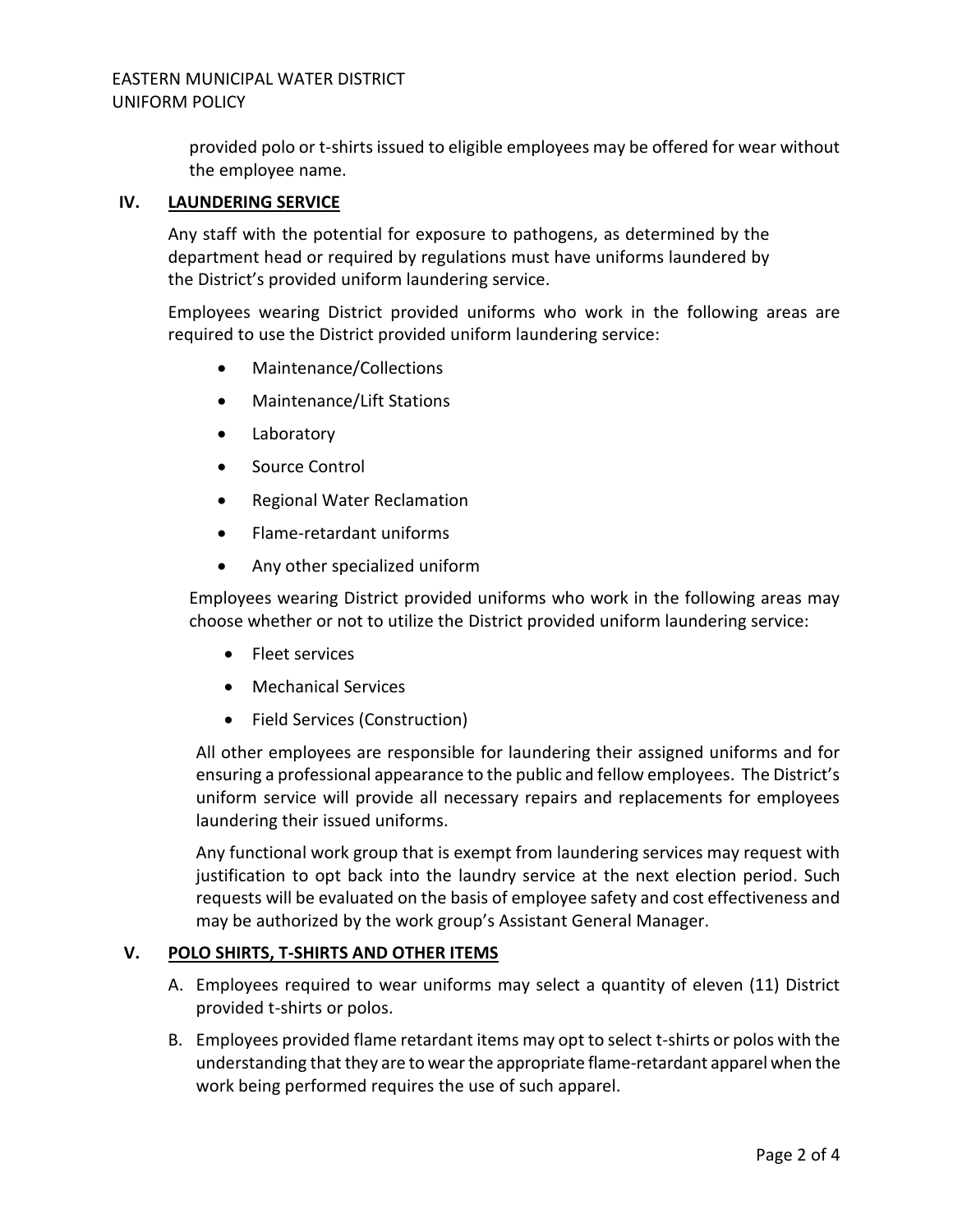# EASTERN MUNICIPAL WATER DISTRICT UNIFORM POLICY

- C. Employees required to have their uniforms laundered by the District's laundering services, those noted in Section IV, may select t-shirts to be worn underneath their uniform. At no time should the t-shirt sleeve be exposed, employees wearing short sleeve uniforms must wear a short sleeve t-shirt in order to avoid contact with pathogens. T-shirts will not be laundered by the District's laundering service.
- D. T-shirts or polos will be furnished by the District and are to be submitted to the District's Warehouse for exchange when damaged, worn, or in such condition as to not provide a clean and professional appearance. Employees receiving such shirts are encouraged, but not required, to return any anticipated, unused, standard uniform shirts to the District's Warehouse.
- E. In departments where the employee is not required to wear a uniform, the use of polo shirts which have been provided by the District during employee events, provided to employees performing public functions or contact, or purchased directly from the District may be worn with Department Director approval (e.g. Public and Governmental Affairs, Conservation, and Executive).
- F. All polo shirts and t-shirts must be provided by or purchased through the District in order to ensure brand consistency and professionalism. All such garments shall be laundered by the employee and will remain clean, un-faded, and in good condition (i.e., no stains, holes, tears, etc.).

# **VI. OTHER ITEMS**

# A. Lab Jackets

All lab jackets will be provided by the District uniform supplier and must have the District logo and the employee's name on the front of the jacket. Lab jackets will be available to all lab personnel upon the Department Manager's approval. All lab jackets will be white in color.

# B. Coveralls

When applicable to the job, and upon Department Manager's approval, coveralls and disposable coveralls are acceptable and are available by ordering through the Purchasing Division.

# C. Headgear

All District employees who work in the field will be furnished with District provided protective headgear. Where protective headgear is not required, employees are eligible to receive headwear (available in the warehouse). Any headwear worn by employees that is not supplied by the District shall be plain and free of any labels, emblems, logos, patches, and markings.

# D. Cold Weather Clothing

All employees who work in the field will be provided with a work jacket as part of the uniform. No other emblems or logos are to be added to this garment at any time